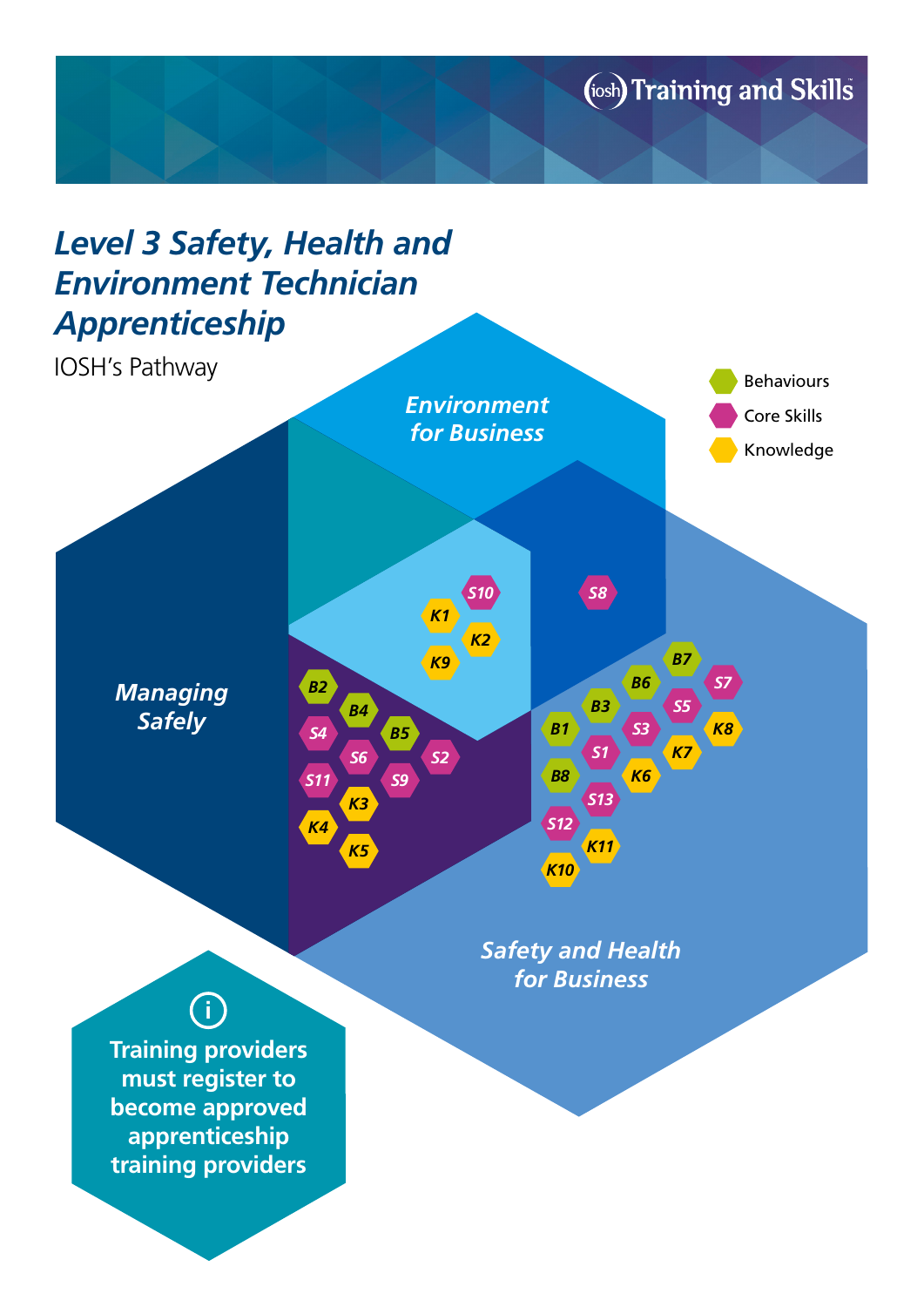|           | <b>Behaviours</b>                                                                                                                                                                                                                                                                      | <b>Assessment</b><br><b>Method</b> | <b>Courses covering</b><br>relevant knowledge                             |
|-----------|----------------------------------------------------------------------------------------------------------------------------------------------------------------------------------------------------------------------------------------------------------------------------------------|------------------------------------|---------------------------------------------------------------------------|
| <b>B1</b> | Communicate effectively: Be able to contribute effectively in both<br>spoken and written styles, adapting to the audience to present<br>information or training in an assertive, engaging way.                                                                                         | Work Project<br>and Presentation   | <b>Safety and Health</b><br>for Business                                  |
| <b>B2</b> | Work effectively in a team: Be able to work with others (colleagues,<br>suppliers, clients and the public) and lead by example in a collaborative<br>and non-confrontational way. Be able to adjust to change in relation to<br>the requirements of the organisation.                  | Work Project<br>and Presentation   | <b>Managing Safely</b><br><b>Safety and Health</b><br>for Business        |
| <b>B3</b> | Contribute to a positive SHE culture. Challenge behaviour that is<br>inconsistent with SHE culture, respect the culture and values of others in<br>contributing a positive SHE culture. Positively influence behaviour in others<br>to achieve desired outcomes and resolve conflicts. | Work Project<br>and Presentation   | <b>Safety and Health</b><br>for Business                                  |
| <b>B4</b> | Drive Innovation: Be able to identify areas for improvement<br>and suggest sustainable innovative solutions.                                                                                                                                                                           | Discussion                         | <b>Managing Safely</b><br><b>Safety and Health</b><br>for Business        |
| <b>B5</b> | Use their Professional Judgement: Be able to work within own level of<br>competence, know when to seek advice from others.                                                                                                                                                             | Discussion                         | <b>Managing Safely</b><br><b>Safety and Health</b><br><b>for Business</b> |
| <b>B6</b> | Apply the code of ethics: Work within rules and regulations of professional<br>competence and code of conduct as defined by a professional institution. Be<br>able to resist pressures to allow others to utilise unsafe working practices.                                            | Discussion                         | <b>Safety and Health</b><br><b>for Business</b>                           |
| <b>B7</b> | Commit to equality and diversity: Apply attributes of equality<br>and diversity to meet the requirements of fairness at work.                                                                                                                                                          | Work Project<br>and Presentation   | <b>Safety and Health</b><br><b>for Business</b>                           |
| <b>B8</b> | Continue their professional development: Identify own development needs<br>and take action to meet those needs. Use own knowledge and expertise<br>to help others when requested.                                                                                                      | Discussion                         | <b>Safety and Health</b><br>for Business                                  |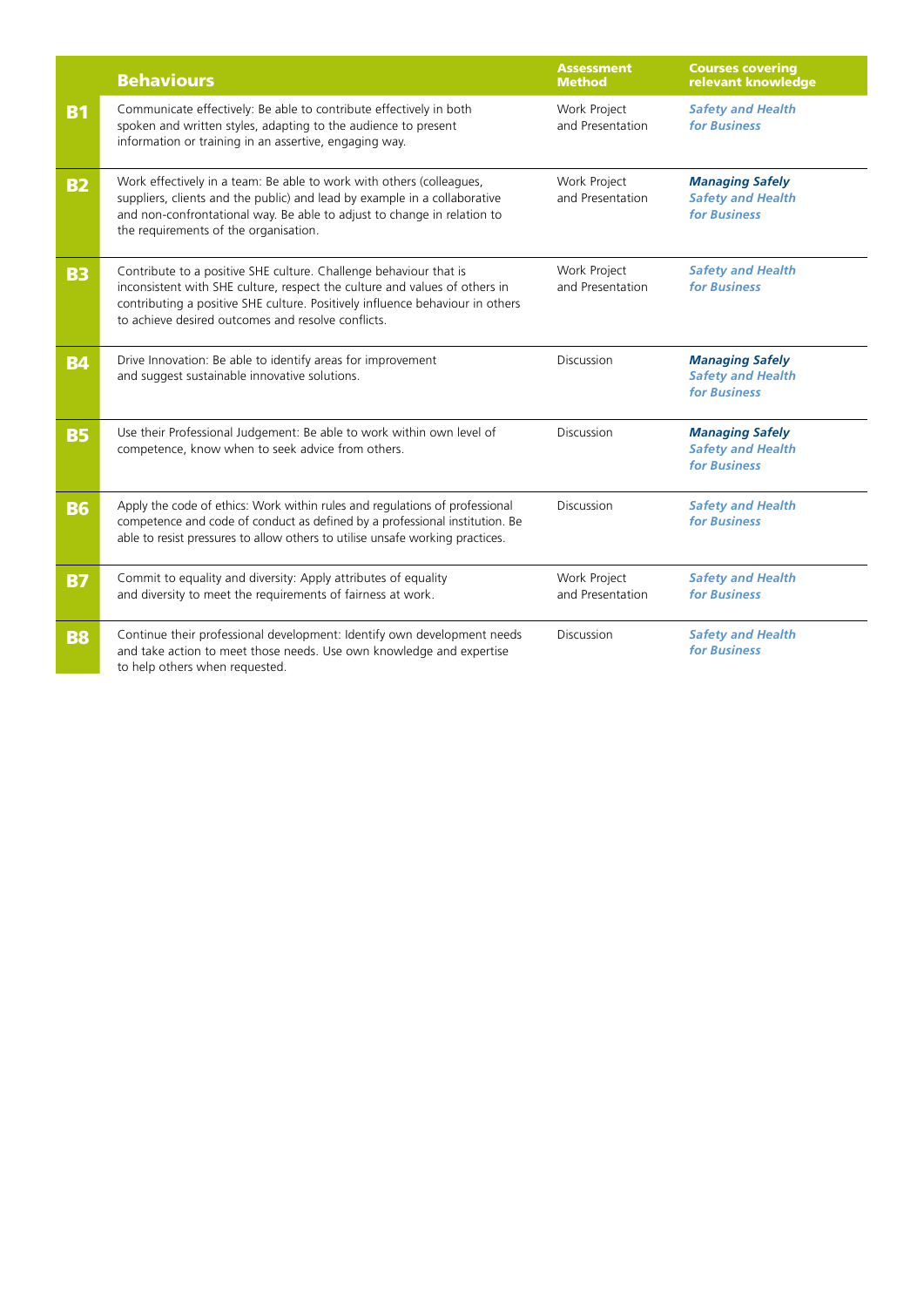|                | <b>Core Skills</b>                                                                                                                                                                                                                                                                                                                                                                                                                                                                                                                | <b>Assessment</b><br><b>Method</b> | <b>Courses covering</b><br>relevant knowledge                                                         |
|----------------|-----------------------------------------------------------------------------------------------------------------------------------------------------------------------------------------------------------------------------------------------------------------------------------------------------------------------------------------------------------------------------------------------------------------------------------------------------------------------------------------------------------------------------------|------------------------------------|-------------------------------------------------------------------------------------------------------|
| <b>S1</b>      | Present and hold an audience's attention, for example when delivering<br>SHE training, toolbox talks, inductions or presenting data or investigation<br>findings to the workforce or management team. Show they can sell the<br>SHE message, have personal impact, deal with challenge, reflect on<br>personal performance, use appropriate language for the audience.                                                                                                                                                            | Work Project<br>and Presentation   | <b>Safety and Health</b><br>for Business                                                              |
| <b>S2</b>      | Assist the management team in the development, management,<br>implementation and monitoring of the Safety, Health and Environmental<br>Management System by updating systems in line with changes in<br>legislation or best practice, delivering training, coaching operational teams<br>and undertaking workplace inspections.                                                                                                                                                                                                   | Work Project<br>and Presentation   | <b>Managing Safely</b><br><b>Safety and Health</b><br>for Business                                    |
| <b>S3</b>      | Provide advice on the practical implementation of the company's<br>SHE policies and processes applying generic industry guidance<br>into the context of the workplace.                                                                                                                                                                                                                                                                                                                                                            | Work Project<br>and Presentation   | <b>Safety and Health</b><br>for Business                                                              |
| <b>S4</b>      | Identify the hazards and evaluate:<br>1. workplace instructions that are relevant to the individual's job<br>2. working practices in the individual's job that may harm<br>themselves or others'<br>3. aspects of the individual's job that could harm themselves or others<br>4. which of the potentially harmful working practices and aspects of<br>the individual's work present the highest risks to themselves or others<br>5. how to deal with hazards in accordance with workplace instructions<br>and legal requirements | Work Project<br>and Presentation   | <b>Managing Safely</b><br><b>Safety and Health</b><br>for Business                                    |
| <b>S5</b>      | Support the practical application of the workplace instructions and<br>suppliers' or manufacturers' instructions for the safe use of equipment,<br>materials and products                                                                                                                                                                                                                                                                                                                                                         | Discussion                         | <b>Safety and Health</b><br>for Business                                                              |
| <b>S6</b>      | Support and assist in the implementation of SHE inspections<br>and monitoring systems demonstrating the balance between<br>enforcement and internal support.                                                                                                                                                                                                                                                                                                                                                                      | Discussion                         | <b>Managing Safely</b><br><b>Safety and Health</b><br>for Business                                    |
| <b>S7</b>      | Undertake and/or assist with the monitoring, analysis of and reporting of<br>SHE performance.                                                                                                                                                                                                                                                                                                                                                                                                                                     | Knowledge Test                     | <b>Safety and Health</b><br>for Business                                                              |
| <b>S8</b>      | Prepare and maintain records relating to safety, health or environmental<br>matters that comply with legal and workplace requirements and are<br>accessible to those who are authorised to use them. E.g. records<br>associated with Provision and Use of Work Equipment Regulations, Lifting<br>Operation and Lifting Equipment Regulations, Noise at Work Regulations,<br>Hand Arm Vibration Regulations or Environmental Permitting Regulations.                                                                               | Discussion                         | <b>Safety and Health</b><br>for Business<br><b>Environment for Business</b>                           |
| S <sub>9</sub> | Assist the management team in establishing, managing or maintaining<br>relationships with external stakeholders such as local authorities, Health<br>and Safety Executive, Environment Agency, Occupational Health,<br>Occupational Hygienists and others as required and directed.                                                                                                                                                                                                                                               | Discussion                         | <b>Managing Safely</b><br><b>Safety and Health</b><br>for Business                                    |
| <b>S10</b>     | S10: Research Safety, Health and Environmental Issues and best practices.<br>Review updates of health and safety regulations e.g. changes to<br>Construction, Design and Management Regulations or updates to the<br>Control of Substances Hazardous to Health along with workplace<br>instructions, making sure that information is from reliable sources.                                                                                                                                                                       | Discussion                         | <b>Managing Safely</b><br><b>Safety and Health</b><br>for Business<br><b>Environment for Business</b> |
| <b>S11</b>     | Assist and/or manage the investigation of accidents, incidents,<br>dangerous occurrences, near misses and other incidents as directed.                                                                                                                                                                                                                                                                                                                                                                                            | Discussion                         | <b>Managing Safely</b><br><b>Safety and Health</b><br>for Business                                    |
| <b>S12</b>     | Recognising where decisions have a financial cost and assisting<br>to develop a budget.                                                                                                                                                                                                                                                                                                                                                                                                                                           | Work Project<br>and Presentation   | <b>Safety and Health</b><br>for Business                                                              |
| <b>S13</b>     | Recognising situations where the activity will benefit from contributions<br>and expertise of other internal departments such as HR, Finance,<br>IT or Occupational Health.                                                                                                                                                                                                                                                                                                                                                       | Discussion                         | <b>Safety and Health</b><br>for Business                                                              |